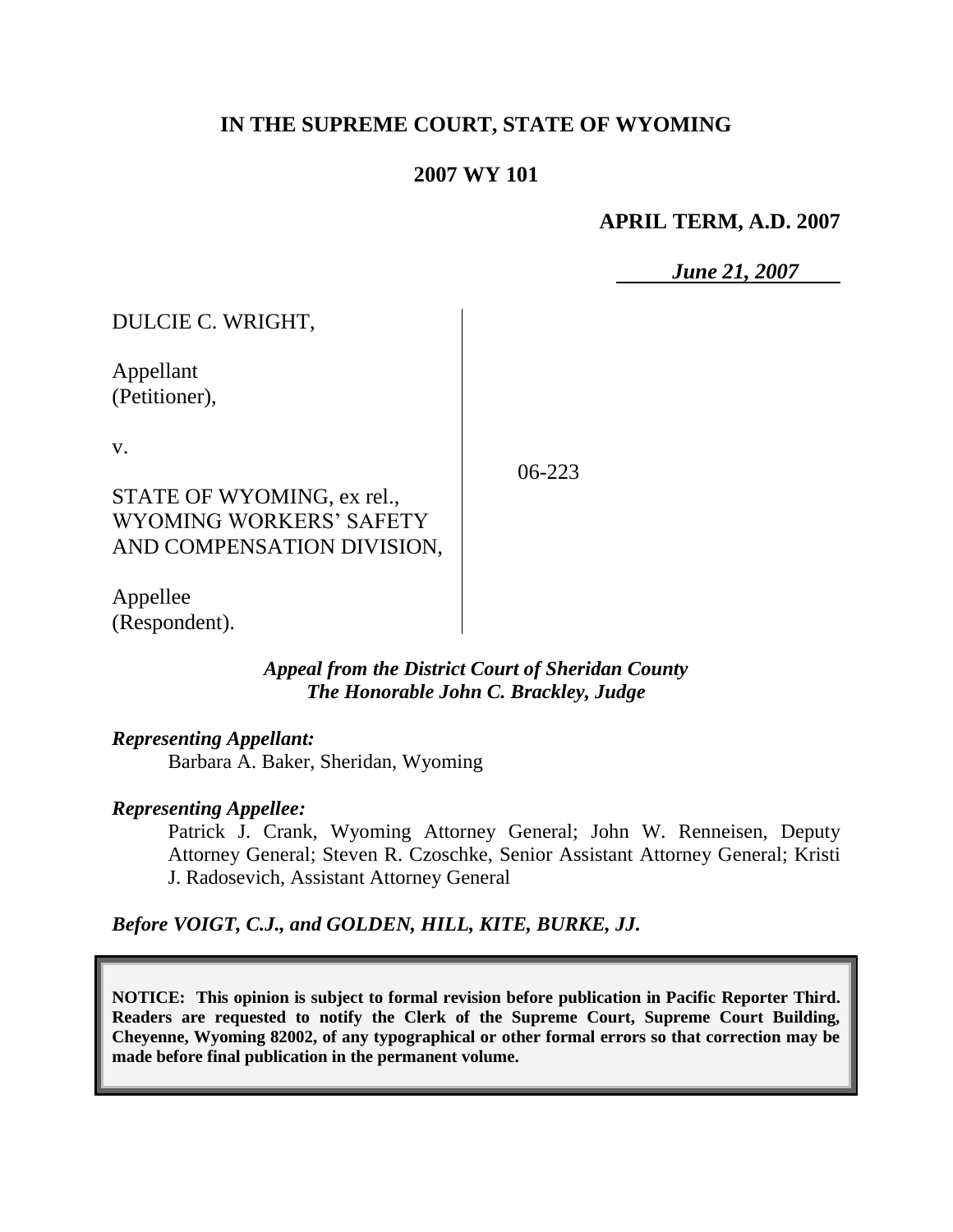**GOLDEN**, Justice.

[¶1] Dulcie Wright (Wright) appeals a district court order affirming the Office of Administrative Hearings' (OAH) denial of her claim for worker's compensation benefits on the grounds that she failed to carry her burden of establishing a compensable injury. We affirm.

#### **ISSUE**

[¶2] Wright states a single issue for our review:

Whether the decision of the Office of Administrative Hearings denying workers' [sic] compensation benefits was arbitrary, capricious, and an abuse of discretion given that the Claimant met her evidentiary burden of proof establishing that her attendance at the December 18, 2004, fundraising event was within the course and scope of her employment.

## **FACTS**

[¶3] In December 2004, Wright was employed as a cook and healthcare provider at the Buffalo, Wyoming, branch of Absaroka Head Start (Absaroka). Head Start is a federally funded program that provides daycare services to families with limited income. Parents of children attending Absaroka are strongly encouraged to organize events to raise money for the program.

[¶4] On December 18, 2004, parents held a fund-raiser at Scotty's Skate Castle in Sheridan, Wyoming. Wright attended the event at the direction of the Buffalo site teacher, Sally Wright (no relation), and took part in the skating activities. While skating, Wright fell and broke her leg. Wright submitted an injury report to the Wyoming Workers' Safety and Compensation Division (Division) claiming she had suffered a work-related injury, which Absaroka disputed. In a letter to the Division, Absaroka explained why it did not believe that Wright's injury was work related:

> When injured, Dulcie [Wright] was attending a Head Start parent activity (roller skating party) on her own time (Saturday, Dec. 18, 2004). She was not getting paid for participating, nor required to attend. Our last actual work day for the year was Friday 12/17/04 and all employees were off until January 3, 2005 on paid Holiday Leave.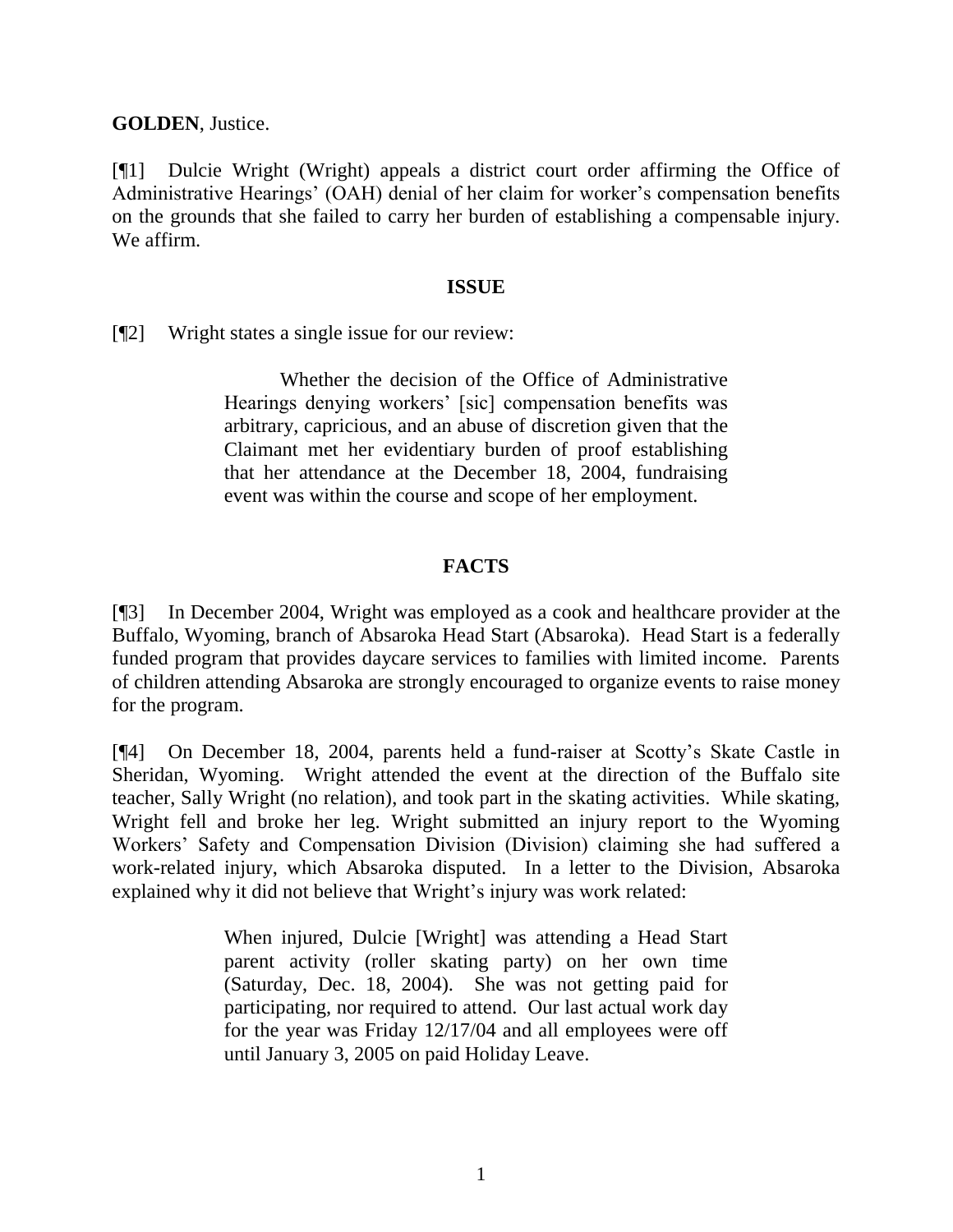[¶5] On January 5, 2005, the Division issued a Final Determination denying benefits, citing the statutory definition of a compensable injury found at Wyo. Stat. Ann. § 27-14-  $102(a)(xi)(H)$  (LexisNexis 2005), which excludes from coverage

> [a]ny injury sustained while engaged in recreational or social events under circumstances where an employee was under no duty to attend and where the injury did not result from the performance of tasks related to the employee's normal job duties or as specifically instructed to be performed by the employer.

Wright objected, and a contested case hearing was held before the Office of Administrative Hearings. Both Wright and the Division presented witnesses and exhibits at the hearing. The hearing examiner determined that Wright had not met her burden of proving that the injury occurred while in the course and scope of her employment, and denied her claim for benefits. Specifically, the hearing examiner found that Wright had "not shown that her attendance at [the] fund raising activity was a condition of employment imposed by her Employer." Wright sought review in the district court, which affirmed the hearing examiner's decision. This appeal followed.

### **STANDARD OF REVIEW**

[¶6] When reviewing an administrative agency order, we review the case as if it came directly from the administrative agency, affording no deference to the district court's decision. *Hicks v. State ex rel. Wyoming Workers' Safety and Comp. Div.*, 2005 WY 11, ¶ 16, 105 P.3d 462, 469 (Wyo. 2005); *Newman v. State ex rel. Wyo. Workers' Safety and Comp. Div.*, 2002 WY 91, ¶ 7, 49 P.3d 163, 166 (Wyo. 2002). Judicial review of an agency decision is limited in scope to those matters specified in Wyo. Stat. Ann. § 16-3- 114(c) (LexisNexis 2005), which provides in relevant part:

> (c) To the extent necessary to make a decision and when presented, the reviewing court shall decide all relevant questions of law, interpret constitutional and statutory provisions, and determine the meaning or applicability of the terms of an agency action. In making the following determinations, the court shall review the whole record or those parts of it cited by a party and due account shall be taken of the rule of prejudicial error. The reviewing court shall:

> > . . . .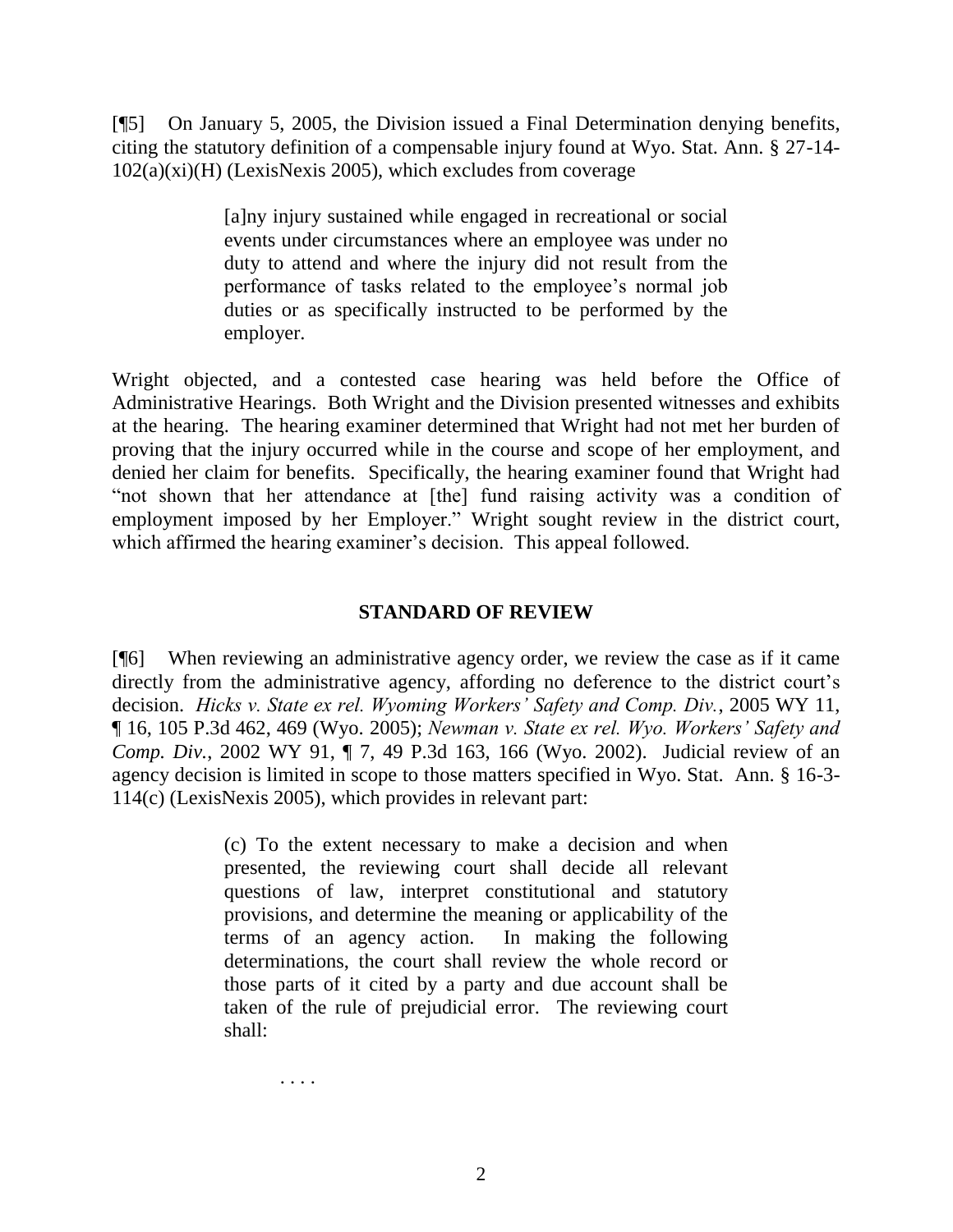(ii) Hold unlawful and set aside agency action, findings and conclusions found to be:

> (A) Arbitrary, capricious, an abuse of discretion or otherwise not in accordance with law;

. . . .

(E) Unsupported by substantial evidence in a case reviewed on the record of an agency hearing provided by statute.

[¶7] Although Wright phrases her issue in terms of an arbitrary and capricious standard of review, the appropriate standard of review in appeals where both parties to a contested case submitted evidence, as in this case, is the substantial evidence test.

> In reviewing findings of fact, we examine the entire record to determine whether there is substantial evidence to support an agency's findings. If the agency's decision is supported by substantial evidence, we cannot properly substitute our judgment for that of the agency and must uphold the findings on appeal. Substantial evidence is relevant evidence which a reasonable mind might accept in support of the agency's conclusions. It is more than a scintilla of evidence.

*Cramer v. State ex rel. Wyoming Workers' Safety and Comp. Div.*, 2005 WY 124, ¶ 10, 120 P.3d 668, 671 (Wyo. 2005); *see also Newman*, ¶ 12, 49 P.3d at 168.

## **DISCUSSION**

[¶8] To qualify for worker's compensation benefits, a claimant must have sustained an injury pursuant to Wyo. Stat. Ann. § 27-14-102(a)(xi) (LexisNexis 2005). "Injury" is defined as "any harmful change in the human organism other than normal aging . . . arising out of and in the course of employment while at work . . . in places where the employer's business requires an employee's presence . . . ." *Id.* An injury arises out of and in the course of employment when a causal connection exists between the injury and some condition, activity, environment or requirement of the employment. *Hanks v. City of Casper*, 2001 WY 4, ¶ 6, 16 P.3d 710, 711 (Wyo. 2001); *Hepp v. State ex rel. Wyoming Workers' Safety and Comp. Div.*, 977 P.2d 682, 685 (Wyo. 1999). For purposes of compensability, the term "injury" does not include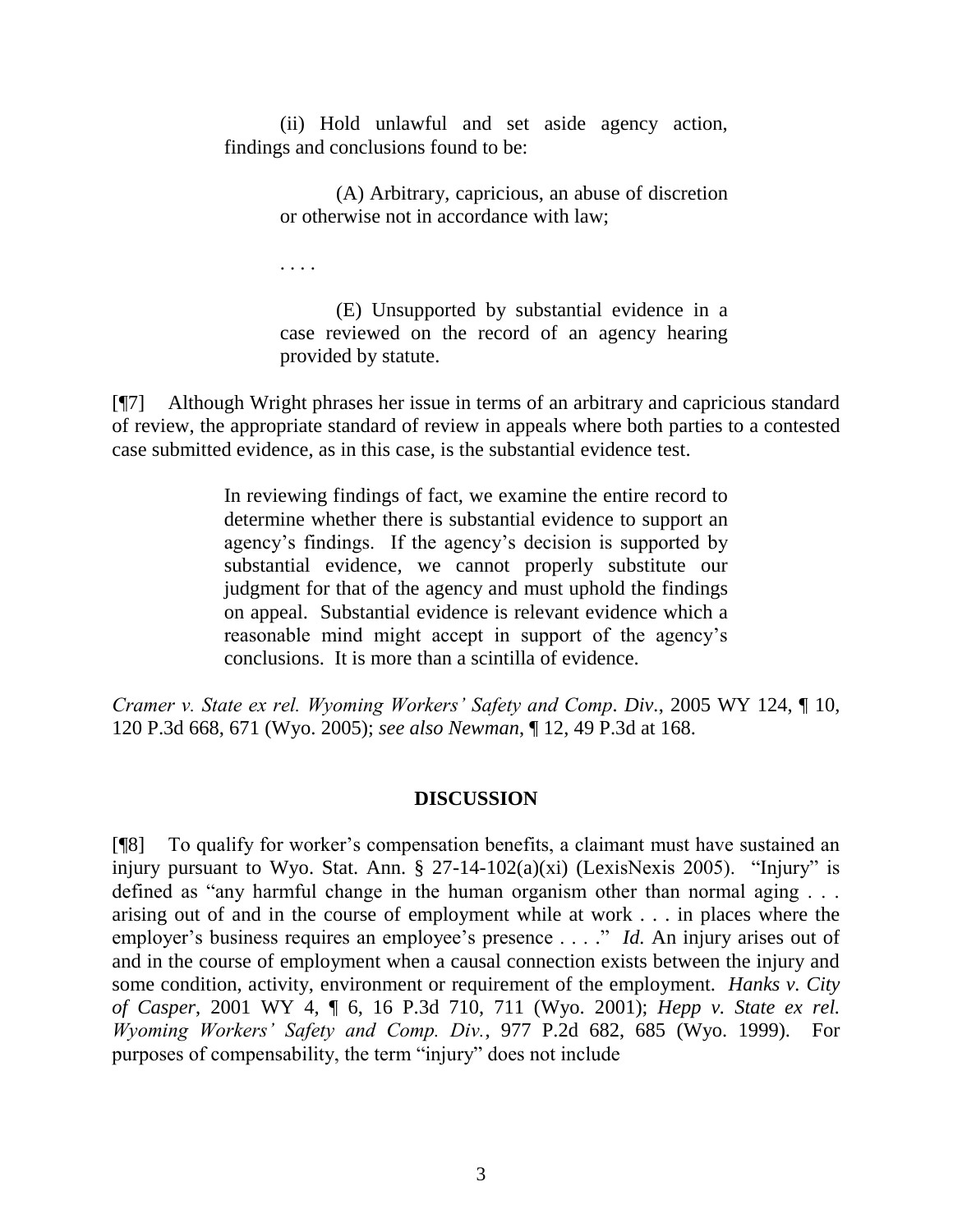[a]ny injury sustained while engaged in recreational or social events under circumstances where an employee was under no duty to attend and where the injury did not result from the performance of tasks related to the employee's normal job duties or as specifically instructed to be performed by the employer[.]

## $\S 27-14-102(a)(xi)(H)$ .

[¶9] In *Cronk v. City of Cody*, 897 P.2d 476 (Wyo. 1995), this Court considered a situation in which an off-duty police officer was injured while lifting weights in a gym located in the Law Enforcement Center. Cronk claimed that maintaining his physical fitness made him a better police officer and that he was, therefore, injured in the course of his employment. *Id*. at 477. We affirmed the denial of benefits because no nexus existed between the injury and Cronk's employment. Cronk was not required to use the gym or partake in any kind of physical fitness program as a condition of his employment. *Id*. at 478.

[¶10] Three years later, we affirmed the denial of worker's compensation benefits to a ski instructor who was injured while he was skiing between lessons. *DeWall v. State ex rel. Wyoming Workers' Safety and Comp. Div.*, 960 P.2d 502 (Wyo. 1998). DeWall claimed that the extra skiing made him better at his job and, therefore, benefited his employer because it enabled him to maintain his skills, stay physically fit and become familiar with the snow conditions in the event he needed to take a student up the mountain for a lesson. *Id*. at 503. We held that, because the employer did not require, as a condition of employment, its instructors to ski unless they were giving a lesson, DeWall was not acting within the course of his employment at the time of the injury even though the extra skiing might have enhanced his job performance. *Id*. at 504.

[¶11] We reached a similar result in *Hepp*, 977 P.2d 682. In that case, Hepp sustained a severe head injury while horseback riding outside normal working hours with a client of the employer. *Id*. at 683-84. Hepp claimed that the injury occurred in the course of her employment because she was furthering the employer's business at the time she was injured. We upheld the denial of benefits, concluding that no causal connection existed between the injury and Hepp's employment because the employer did not require Hepp, as a condition of her employment, to go horseback riding, or otherwise engage in after hour social activities with clients. *Id*. at 686-87.

[¶12] Our primary focus in all these cases was whether the employee was in a place her employer required her to be and whether the employee was engaging in an activity which her employer required as a condition of her employment. Wright contends that these conditions were met because she was ordered to attend the fund-raiser by an alleged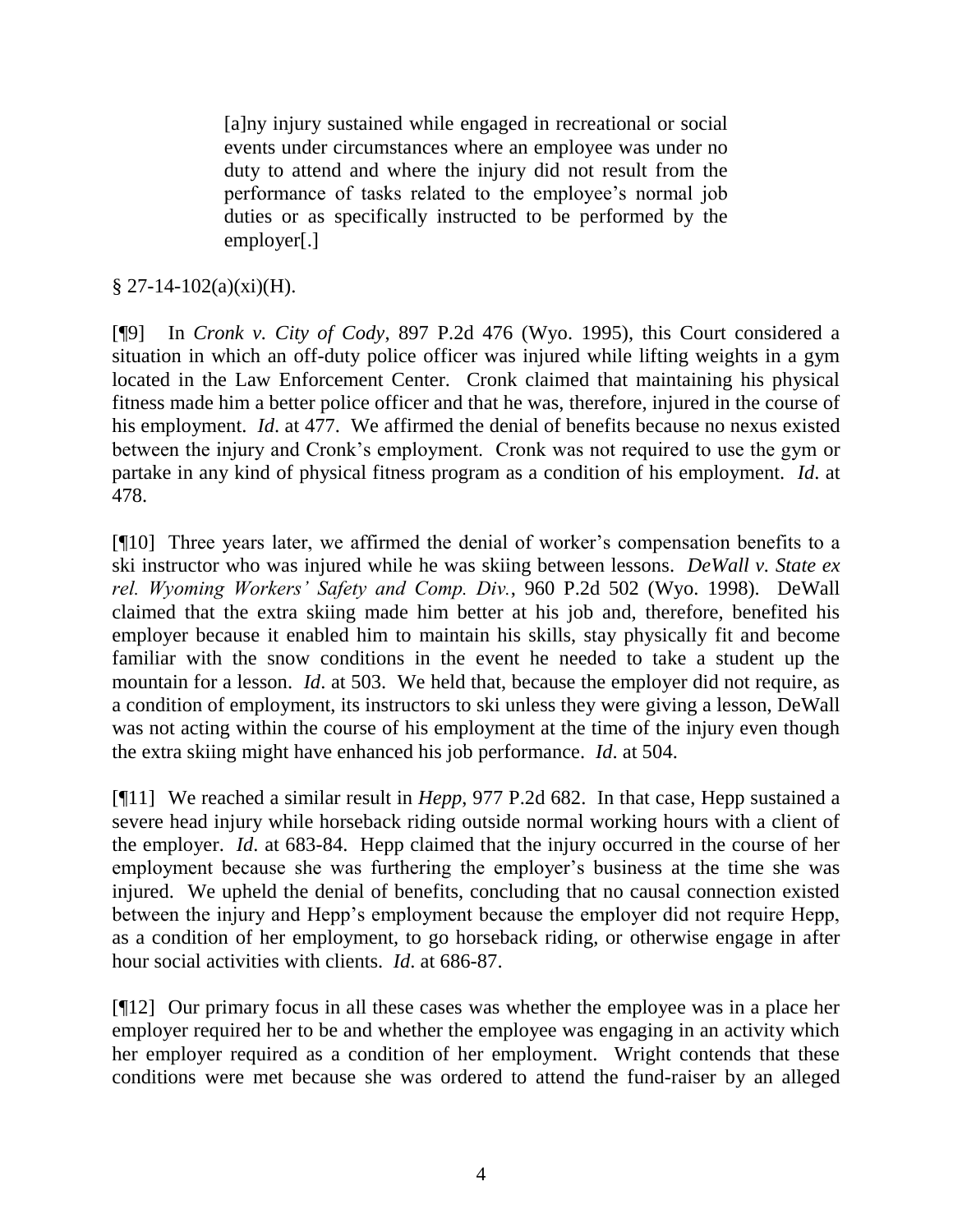supervisor, specifically Sally Wright. The hearing examiner found otherwise. Specifically, the hearing examiner found:

> The Claimant was employed as a cook/healthcare provider who worked 35 hours per week. Pursuant to her job description, the Claimant was not required to attend fund raisers during her off time. The Employer's policies required pre-approval for any time worked in excess of 35 hours per week. The requirement for the Claimant to attend the fund raiser was by her co-employee, Sally Wright. The Claimant admits her direct supervisor was Barb Harrich. The Claimant never inquired of her supervisor or for that matter, anyone in a supervisory capacity for the Employer as to whether she was required to attend said fund raising events. The Claimant was not paid for such attendance and knew she would not be paid for such attendance.

[¶13] Upon review of the record, we find substantial evidence to support the hearing examiner's findings. The hearing examiner's determination that Sally Wright was a coemployee is supported by virtually uncontradicted testimony. Wright testified that she knew that Sally Wright was not her immediate supervisor. She testified that, because Sally Wright performed certain day-to-day administrative functions, she assumed that Sally Wright possessed supervisory authority at least on a practical level. Wright acknowledged, however, that she never verified Sally Wright's actual authority. Sally Wright testified that she had no supervisory authority over Wright, and specifically had no official authority from Absaroka to require Wright to attend the fund-raiser as a condition of her employment. Finally, Elaine Laird, the director of Absaroka, testified that Sally Wright was only a teacher at the Buffalo branch and had no supervisory authority over Wright. Elaine Laird also testified that she was the only person who could have required Wright to attend the fund-raiser as a condition of her employment.

[¶14] The evidence also shows that Wright was an hourly employee who worked Monday through Friday, from 8:00 a.m. to 3:00 p.m., for a total of 35 hours per week. Wright needed approval from Elaine Laird for any overtime. At the time of the injury, the Buffalo branch was closed and Wright was on holiday pay. Elaine Laird expressly testified that she had not given Wright permission, let alone required her to attend the fund-raiser. She also testified that she did not approve any overtime, nor did she pay Wright for attending the fund-raiser. All objective evidence establishes that Wright was not in a place or involved in an activity required by Absaroka as a condition of her employment.